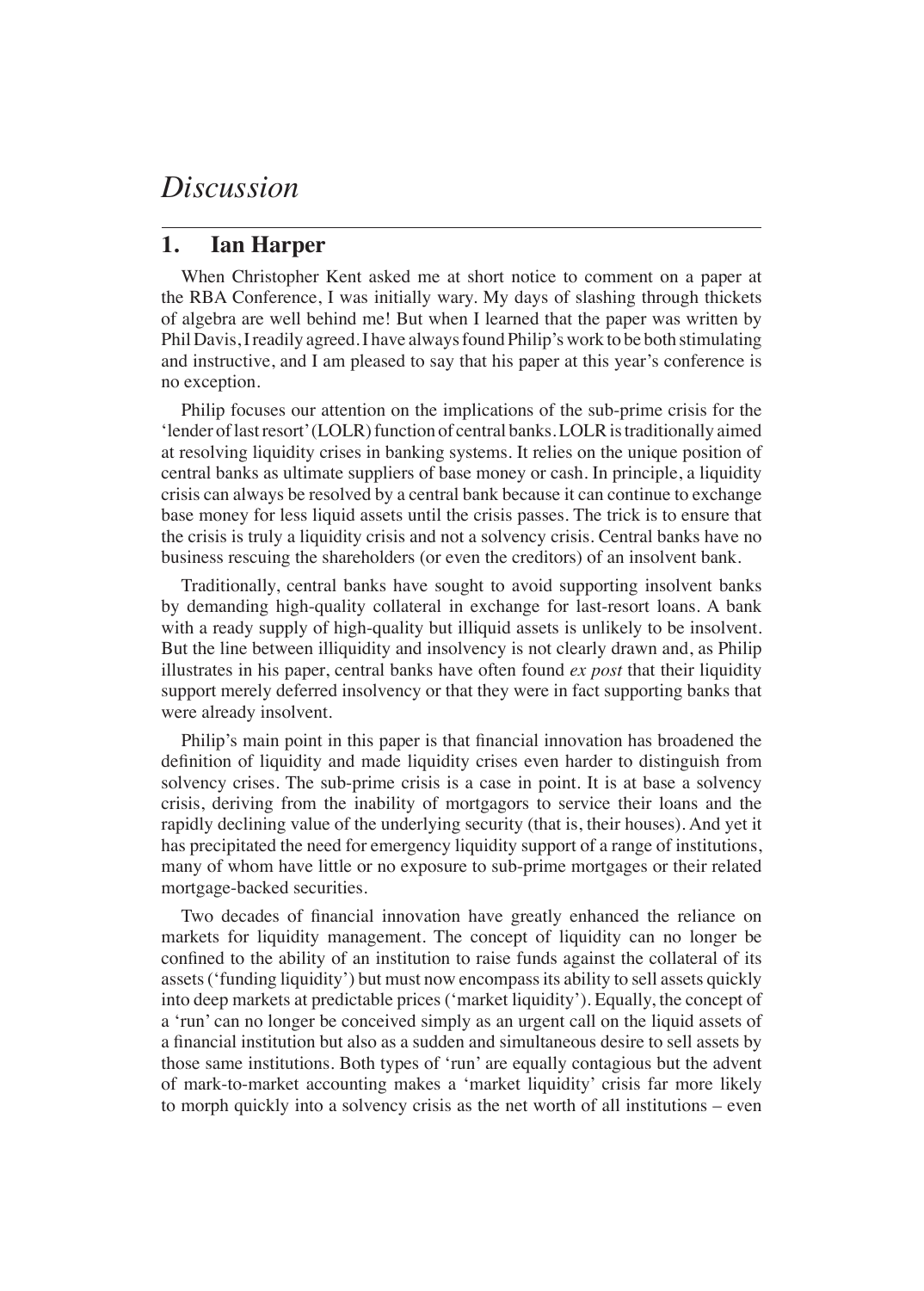those with what had appeared to be unimpeachable credentials like Freddie Mac and Fannie Mae – spirals downwards in the mayhem.

The widening of the concept of liquidity makes the notion of LOLR hard to pin down. How can central banks extend liquidity support to markets rather than institutions? Should central banks act as market-makers of last resort as well as lenders of last resort? These are the questions Philip examines in his paper but, if I am to express just the slightest frustration with an otherwise excellent discussion, he leaves us with more questions than answers!

So having read Philip's paper I knew a good deal more about the changing nature of liquidity in modern financial systems and the variety of ways in which central banks have extended liquidity support in these testing times. In fact, central banks have been forced to modify their traditional approach to LOLR 'on the run', so to speak. He is asking questions which have been answered *in fact* through the actions of central banks with no alternative but to act in extraordinary circumstances. But this does not lessen the weight of his questions and the importance of knowing whether what central banks are doing is right or sensible.

But having read his paper I also felt the absence of analysis and of lessons drawn from experience so far. Perhaps it is still too early for clear answers but here are some of the questions I was left pondering after finishing Philip's thoughtful and engaging paper:

- What else could or should central banks have done in the current crisis?
- What actions can already be seen, or will be seen, as mistakes?
- What lessons does this experience teach us about the wisdom of separating central banking from prudential supervision?
- There has been a call here in Australia for the creation of a new institution ('AussieMac'), modelled on Freddie Mac and Fannie Mae, to act as marketmaker of last resort in the market for mortgage-backed securities. Do we need a separate institution to act as market-maker of last resort while the central bank remains as the lender of last resort, or it is appropriate for the central bank to take on both roles?
- What are the longer-run implications of extending a liquidity safety net beyond the banking system? Some have blamed recent events on commercial banks behaving like investment banks. But if we extend LOLR to investment banks, as the Federal Reserve System did in rescuing Bear Stearns, will we not be obliged to force investment banks to behave like commercial banks and, if so, what does this imply for the risk spectrum in financial markets?

## **2. General Discussion**

The discussion started with some debate about the appropriate role of a central bank during a financial crisis. It was suggested by a number of participants that the LOLR role no longer operates in its traditional form (as set out by Bagehot in